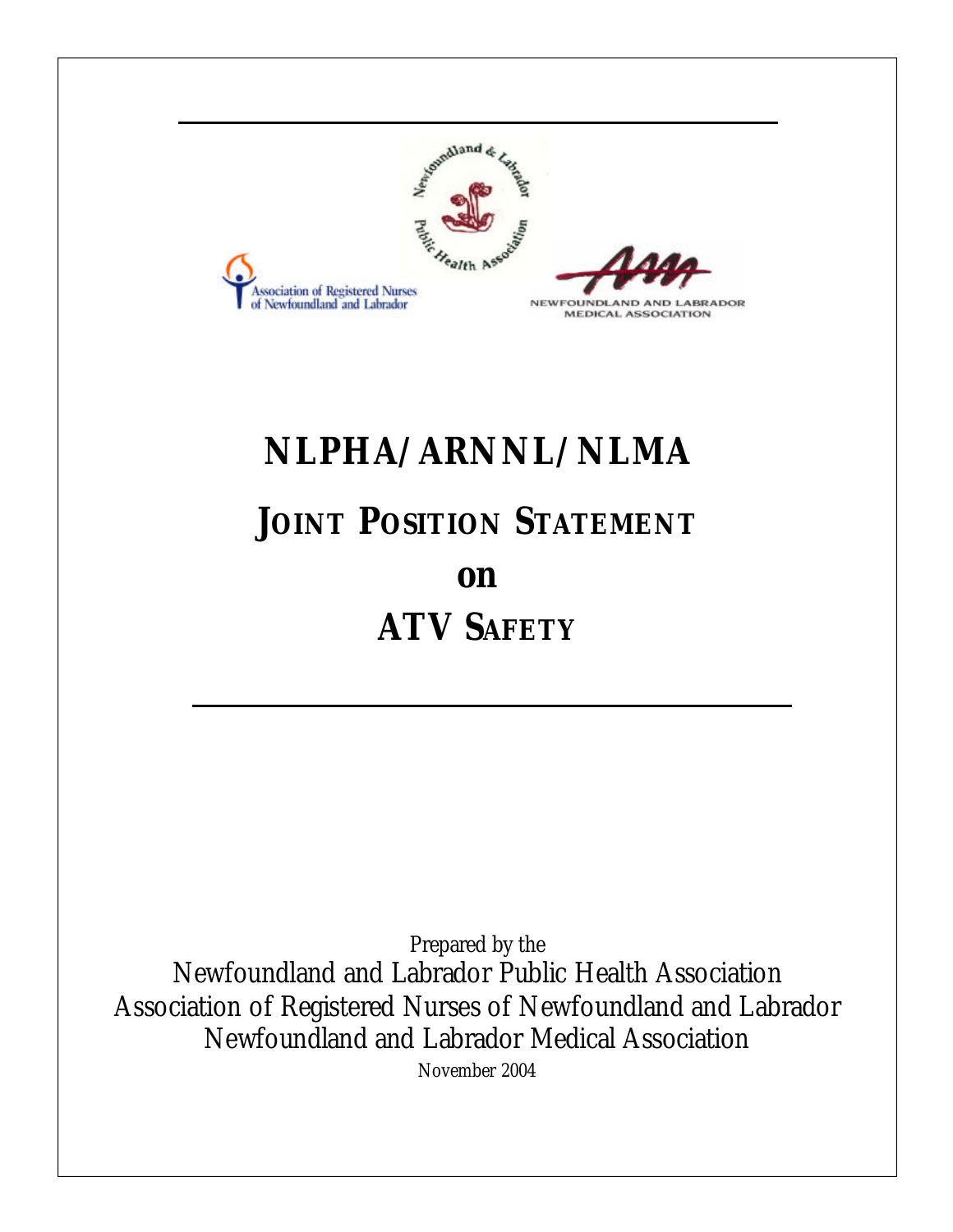## **NLPHA/ARNNL/NLMA Joint Position Paper on All-Terrain Vehicles and Health and Safety**

In June 2004, the Canadian Pediatric Society (CPS) released a position statement calling for enhanced legislation to control off-road vehicle use, particularly by children.<sup>1</sup> This follows recommendations for stricter regulations made throughout the last two decades by a variety of organizations such as the American Academy of Pediatrics, the American Academy of Orthopedic Surgeons, and Consumer and Safe Kids organizations.<sup>2, 3, 4</sup>

All-terrain vehicles (ATVs) were developed in Japan as farm vehicles for use in mountainous areas, impassable to conventional vehicles. Its commercial value as a recreation vehicle was realized, resulting in international exportation. In some countries it is still primarily a work vehicle, where it is a major contributor to injury and death in the workplace. ATVs are the number one cause of death on Australian farms.<sup>5 "All-terrain</sup> vehicles are useful on the farm and in other rural applications…ATVs make rural tasks faster and easier. All these characteristics make them attractive for recreational use as well, a **use for which they were not designed**." (Health Canada) <sup>6</sup>

## **ATV Use**

The size and age of the operator are critical factors in determining accident and injury risk for ATVs. "Safe ATV operation is dependant on rider activity. Whole body movement is critical to influence the center of gravity. The high center of gravity, combined with the narrow track width and short wheelbase, make these vehicles unstable. The rider's ability to shift weight quickly and confidently is a key factor in preventing overturns. Controlled and safe riding requires side to side and fore and aft movement. While ATV seats appear large enough to carry a passenger, the seats are designed to accommodate this movement not passengers. Carrying passengers is unsafe."<sup>7</sup>

"Most youth under the age of 16 years do not possess the physical size, strength, coordination and motor skills to operate an ATV; the cognitive capacity to look for and react to potential hazards; and, the good judgment to not act impulsively or take excessive risks." (U.S. Dept of Health and Human Services, Maternal and Child Health Bureau) $8$ 

## **ATV Safety**

In 1988, the sale of three-wheel ATVs was banned because they were unsafe. However, subsequent studies documented that, at least for children, four-wheeled ATVs were equally unsafe.<sup>9</sup> Despite voluntary commitments on the part of the ATV industry to education and safety training, and limiting the sale of large machines, the proportional percentage of children under the age of 16 who are injured as a result of ATV accidents has remained relatively unchanged or increased in most jurisdictions (25 to 50% of ATV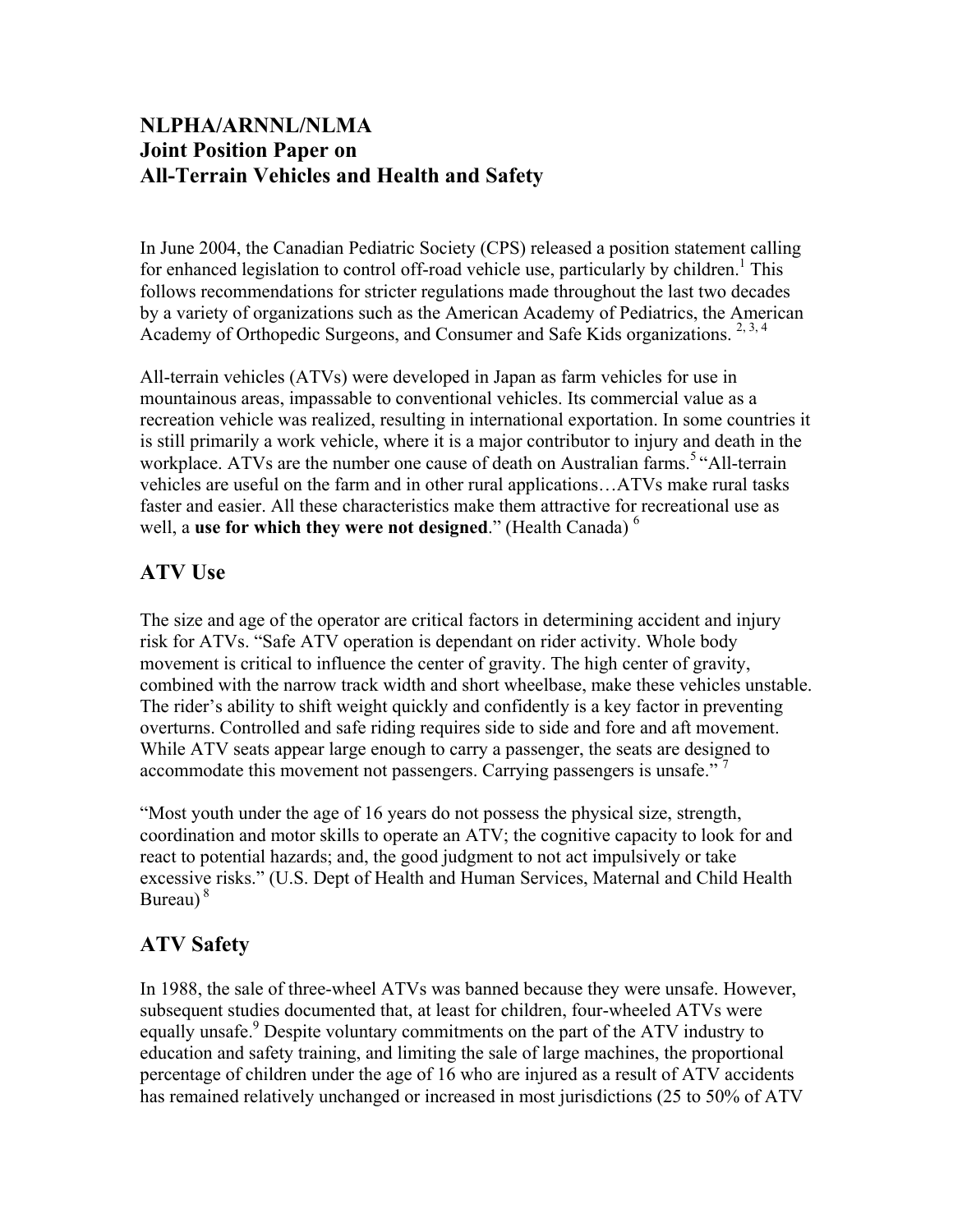injuries).10 Even in jurisdictions which report a decrease in the absolute numbers of injuries or deaths, the per usage statistics remain high and the absolute numbers constitute a significant public health concern and an issue for health care expenditure. The risk of death is approximately  $1/10,000$  ATVs.<sup>4</sup> In Australian, almost  $40\%$  of ATV injuries involve children under  $15<sup>5</sup>$  Riders under the age of 16 have a one in three risk of an ATV-related injury.<sup>11</sup>

ATV risk is increasing in all age groups and for both riders and passengers.<sup>4, 18</sup> More than 2,500 Canadians are hospitalized every year as a result of ATV-related injuries, one-third of them with serious injuries. Twenty-five per cent of deaths related to ATVs are in children under 15 years.<sup>1, 12</sup>

It is the only type of injury whose incidence has increased markedly in recent years. Between 1997 and 2002, the number of acute care trauma hospitalizations in Ontario due to ATVs increased by 45.6%; 33% of these cases were in people less than 20 years of age.<sup>13</sup> In Alberta, in the five-year period between 1999 and 2004, there were 34 ATVrelated deaths, 13 of those were in children younger than 16 years of age. ATV-related major trauma increased by almost  $275%$  in that time period.<sup>12</sup>

In Newfoundland and Labrador, in just a two-year period between 2001and 2002, there were 16 deaths due to ATV-related injuries. Between 1995/96 and 2001/02, there were 408 people hospitalized due to ATV-related injuries in the province. Twenty-one per cent of those hospitalized were children between the ages of five and 14 years.<sup>14</sup>

Reported voluntary safety practices such as training, the use of eye protection and helmets, and riding machines with small engines is low (7 to 50%) and these reports indicate that the prevalence of safe practices is less common in rural areas.<sup>15, 16, 17</sup>

Concern over the safety of ATVs has resulted in a number of inquiries and investigations, which have resulted in consent decrees, voluntary industry standards and limited legislation.4, 17,18 Studies have shown that voluntary measures have not reduced the portion of children who are injured (40 to 50% of all ATV injuries) or deaths (38%) related to ATVs. Children under 16 make up 14% of all ATV users, but suffer a disproportionate number of all fatalities.<sup>1, 18, 10</sup> Where regulation has required the use of protective measures, there has been evidence of decreased risk of ATV-related injuries. However, regulations which do not restrict the use of ATVs below the age of 16 do not adequately address the injury risk in children.<sup>19, 20</sup>

Supporters of ATV use by children propose the use of smaller vehicles by children less than 16 years of age, but there is no evidence to indicate that these vehicles are safer, and the development and judgment issues which affect performance in relation to larger vehicles would still be relevant.<sup>1, 2, 4, 8</sup> Voluntary action to restrict the sale of larger vehicles has not been effective. In 2001, 97% of all injured children younger than 16 were driving ATVs larger than the size recommended for their age group.<sup> $4, 11$ </sup> The sale of increasingly larger vehicles has increased from 78 to 200%. In the U.S., the average size of an ATV operated by a child under 16 is approximately 240cc, while the Consumer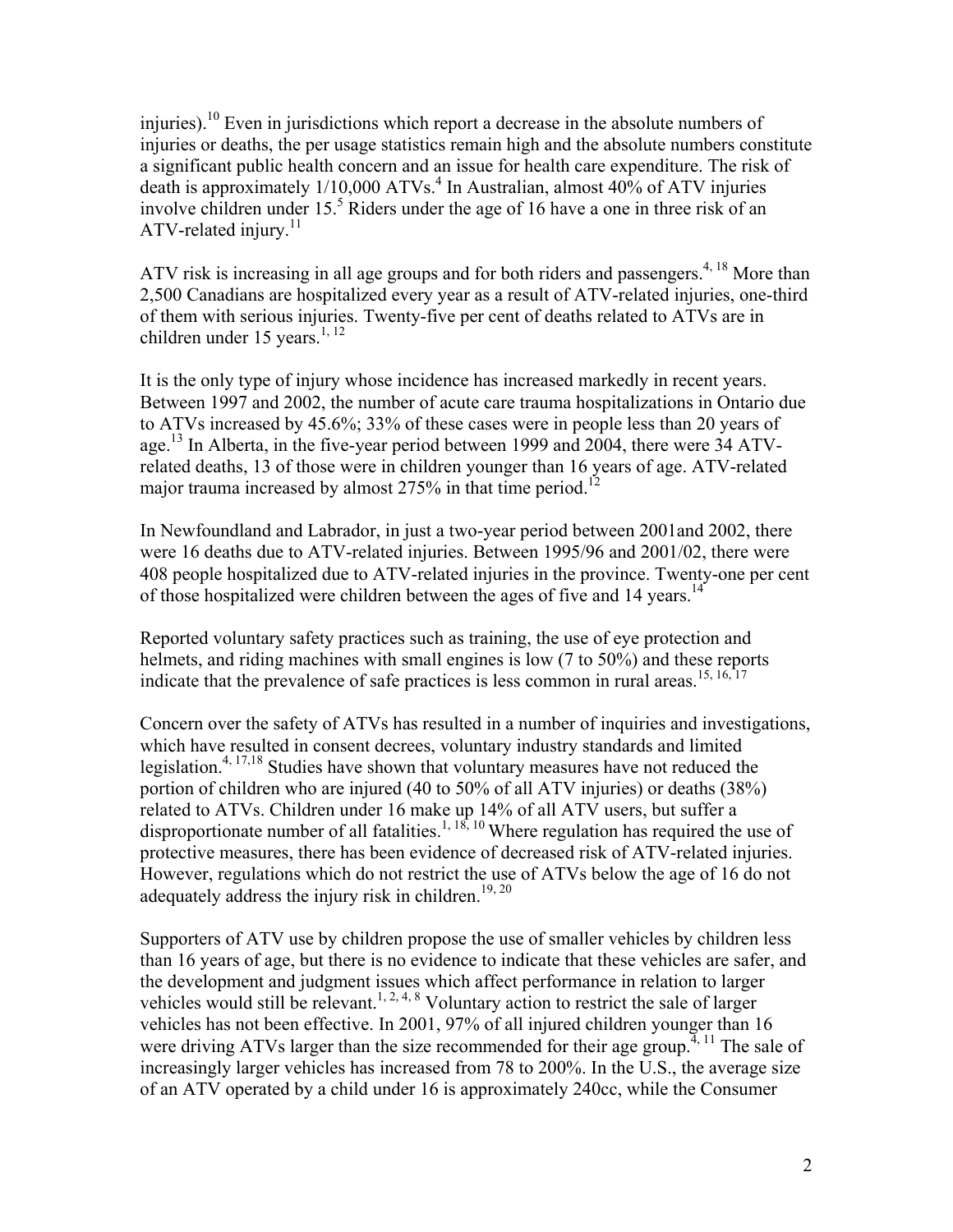Product Safety Commission (CPSC) recommends that no child operate a vehicle over 90cc.18 CPSC estimates that the risk of injury for a driver younger than 16 is only reduced by 18% by using a machine of less than 90cc. The risk of injury to a driver younger than 16 is estimated to be four times higher than an older individual driving a machine of the same size.  $4,18$  In a Manitoba study of Grade 6 students, more than half of the students reported using a machine larger than  $90cc$ <sup>16</sup> Clearly, the voluntary approach has not addressed the issue of machine size nor is it realistic to think that most families who purchase ATVs could afford an investment in several machines of varying size to accommodate a growing family, even if industry was vigilant in upholding voluntary standards.

ATV proponents quite rightly claim that product-use related injuries are higher for bicycles and other sports than for ATVs. However, ATVs are six times more likely to result in hospitalization and 12 times more likely to result in fatality when compared to bicycles per 1,000 vehicles.<sup>4</sup> ATV-related injuries are much more severe and more often require surgery and hospitalization. Studies report that 18% of children injured by ATVs are treated in intensive care.<sup>4</sup> ATV-related injuries are significantly more severe than the average for sports overall, based on the Injury Severity Score (9.07 for ATVs compared to 5.8 for all sports).  $4, 21$ 

While more difficult to document because of the nature of reporting, others besides drivers and passengers are injured by ATVs. Given the statistics on ATV-related accidents and injuries, it is obvious that the use of ATVs on roadways and trails where there is pedestrian or non-motorized vehicle use constitutes a hazard for non-ATV users.

# **Health Promotion**

An additional concern related to ATV use is the opportunity lost to promote health, both in children and adults. ATV use is essentially non-active recreation. Given the growing prevalence of preventable diseases and their associated costs related to obesity and physical inactivity, it is inappropriate to promote ATV use as a recreational activity, particularly for children  $.22, 23, 24$  ATV use on trails, which are supposed to accommodate activities such as cycling or walking, put other users at risk and may discourage positive physical activity in the broader population. Alternatively, the substantial individual financial investment associated with ATV use could support significant health-promoting activities such as cycling or other active sports in a substantial way.

# **Regulation**

There is evidence that regulations promoting safer practices, such as helmet legislation, reduce injury and death due to ATVs. In the U.S., states without safety legislation had death rates twice that of those with some form of legislation.<sup>19, 20</sup> Most regulations tend to be self-enforcing as is evidenced by seat belt regulations, bicycle helmet laws and smoking bylaws. Regulation is an important tool in education and motivation. It sends a significant message about the risks associated with ATV use that will influence users of ATVs and, in particular, parents of young users.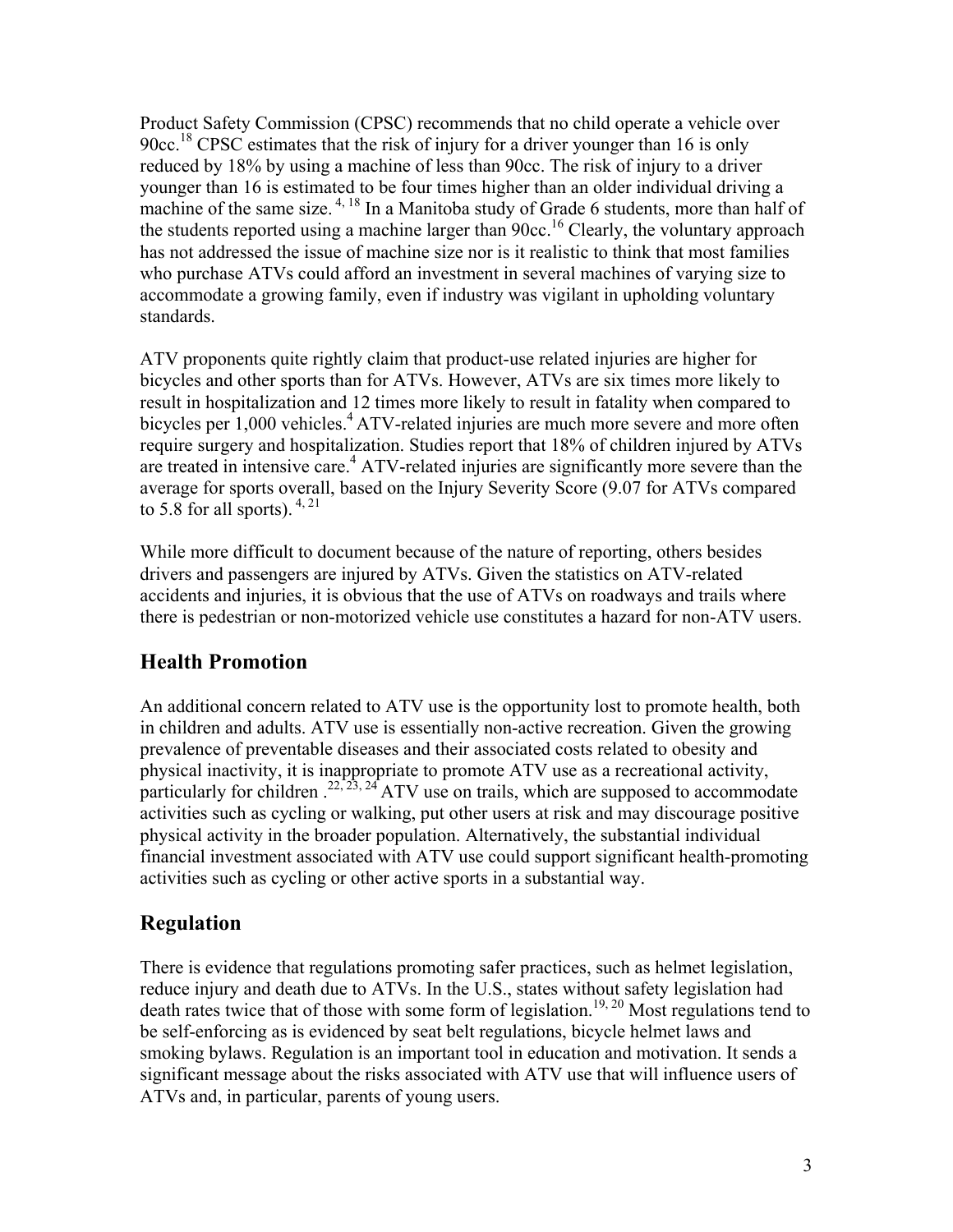## **Conclusions**

The evidence is clear that ATVs create an increasing health and safety concern. This is particularly evident for children younger than 16 years of age. The recreational use of ATVs may in fact be a deterrent to more health-promoting physical activity. Enhanced legislation is required to support the safer use of ATVs and to promote health-promoting physical activity in the population as a whole and children in particular.

#### **Recommendations**

- 1. Legislate a minimum operator age of 16 years for ATVs.
- 2. Require mandatory training and licensing of operators.
- 3. Continue to ensure all ATVs are registered and licensed.
- 4. Legislate the compulsory use of helmets, eye protection and protective clothing.
- 5. Ban the use of three-wheeled ATVs.
- 6. Restrict the use of ATVs to off-road areas where there is not normally pedestrian or non-motorized vehicle use.
- 7. Educate the public about the risks associated with ATV use and the benefits of alternative, health-promoting physical activity.

#### **References**

- 1. Canadian Pediatric Society, Preventing injuries for all-terrain vehicle, Paediatrics & Child Health 2004:9(5): 337-340.
- 2. American Academy of Pediatrics, All-Terrain Vehicle Injury Prevention: Two-, Three-, and Four-Wheeled Unlicensed Motor Vehicles, Pediatrics, June 2002; 105(6): 1352-54.
- 3. Consumers Union, Consumers Union Call for Congressional Crackdown on All Terrain-Vehicles, Press Release, Consumer Union, April 28,1998; www.consumerunion.org/products/o427atvs.htm.
- 4. Natural Trails and Waters Coalition, Consumer Federation of America, Bluewater Network, ATV Safety Crisis, America's Children Still At Risk, August 2003, http://bluewaternetwork.org/reports.
- 5. Hockey R.., Scott D., Spinks D., ATV and Lawnmower Injuries, Injury Bulletin, Queensland Injury Surveillance Unit, April 2004;81, www.qisu.org.au.
- 6. Health Canada, All-terrain Vehicles are Not Toys, Farm Family Health, Spring 2000; 8 (1), www.hc-sc.gc.ca/pphb-dgspsp.
- 7. Alford R.L., The Changing Role of ATV's in the Rural Workplace, Farmsafe Queensland, www.whs.qld.gov.au/conference/rural99/rural9933.pd.
- 8. U.S. Department of Health and Human Services, Fact Sheet, Youth ATV Injuries, Maternal and Child Health Bureau, U.S. Department of Health and Human Services, October 2001.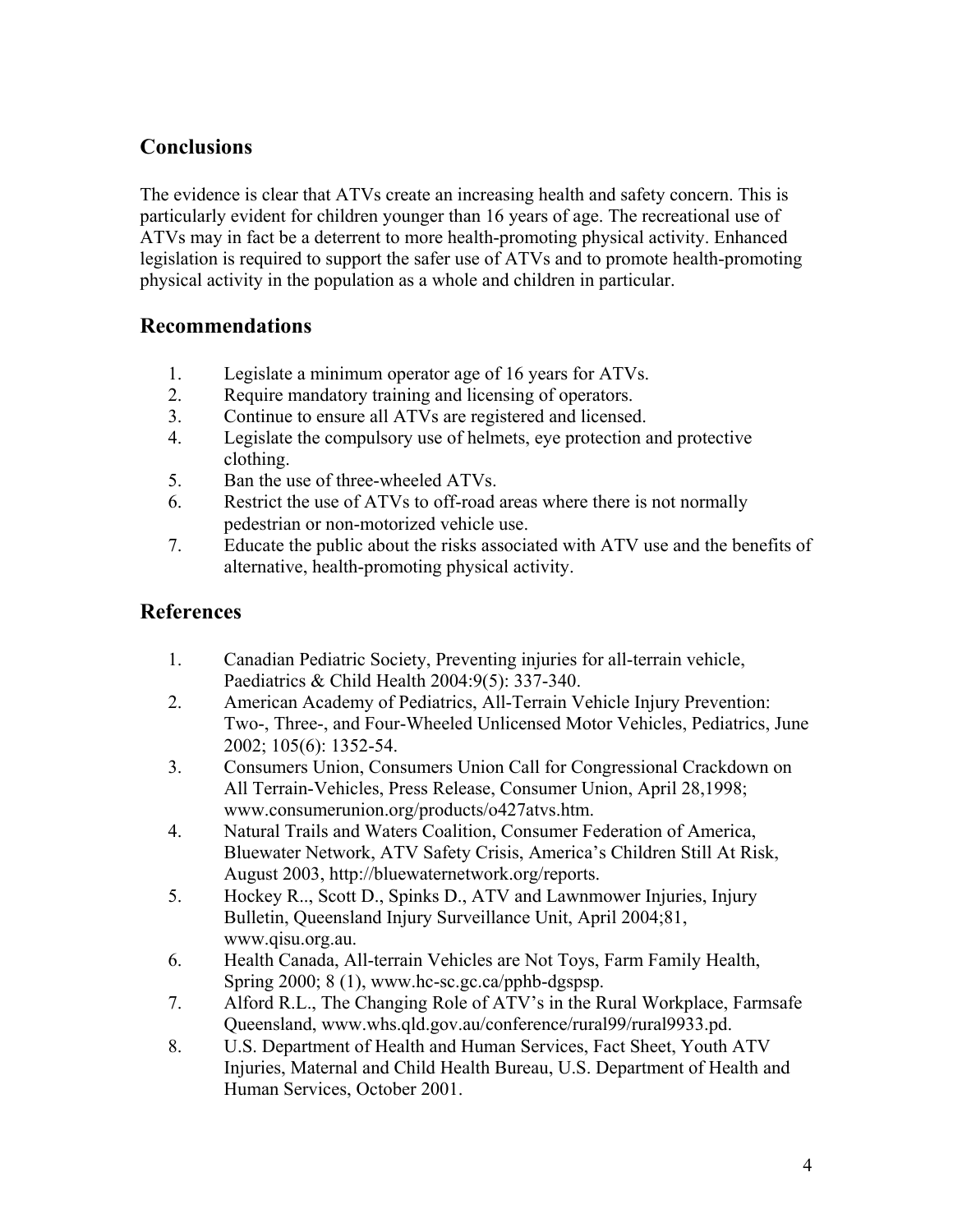- 9. Dolan MA et al, The dangers Of Four-Wheel All Terrain Vehicles, Pediatrics, 1989; 84(4): 694-698.
- 10. Cvijanovich N.Z., A Population-Based Assessment of Pediatric All-Terrain Vehicle Injuries, Pediatrics, 2001; 108 (3): 631-635.
- 11. SAFEKIDS, All Terrain Vehicle(ATV) Injuries to Children 0-14 Years, Fact Sheet, Safekids New Zealand, April 2003 www.safekids.org.nz.
- 12. KIDSAFE Connection, All Terrain Vehicles(ATVs)-Not Child's Play, www.capitalhealth.ca
- 13. CIHI , All Terrain Vehicle (ATV)- related Trauma Hospitalizations in Ontario,2001-2002, Ontario Trauma Registry Analytic Bulletin, Dec 2003.
- 14. NLCHI, Personal Communication, Aug. 2004.
- 15. Sibley AK., Tallon JM., Major injury associated with all-terrain use in Nova Scotia: a five-year review, Canadian Journal of Emergency Medicine, July  $2002; 4(4)$ .
- 16. Warda et al, All terrain vehicle ownership, use and self reported safety behaviours in rural children, Injury Prevention, 1998;4:44-49.
- 17. Governor's ATV Task Force, Maine ATV Accidents 1993-2002, Maine Gov, www.state.me.us/ifw/aboutus/atvaccidents/atvaccidents.htm.
- 18. U.S. Consumer Product Safety Commission, All-terrain Vehicle 2001 Injury and Exposure Studies, January 2003.
- 19. Keenan HT., Bratton SL., All-Terrain Vehicle Legislation for Children: A Comparison of a State With and a State Without a Helmet Law, Pediatrics 2004; 113(4):e330-34.
- 20. Helmkamp JC., A comparison of State Specific All-Terrain Vehicle-Related Death Rates,1990-1999, American Journal of Public Health, Nov. 2001; 91(11): 1792-95.
- 21. U.S Department of Health & Human Resources, ATV Safety Fact Sheet, Children's Safety Network, Rural Injury Prevention Resource Center, Dec. 1995, 4F.
- 22. Canadian Population Health Initiative, Improving the Health of Canadians, Canadian Institute for Health Information, 2004.
- 23. Roebothan B., Nutrition Newfoundland & Labrador, The Report of a Survey of Residents of Newfoundland and Labrador, 1996, Department of Health and Community Services, Province of Newfoundland and Labrador, 2003.
- 24. Canning PM., Courage ML., Frizell LM., Prevalence of overweight and obesity in a provincial population of Canadian preschool children, Canadian Medical Association Journal, 2004;171(3):240-44.

November 2004